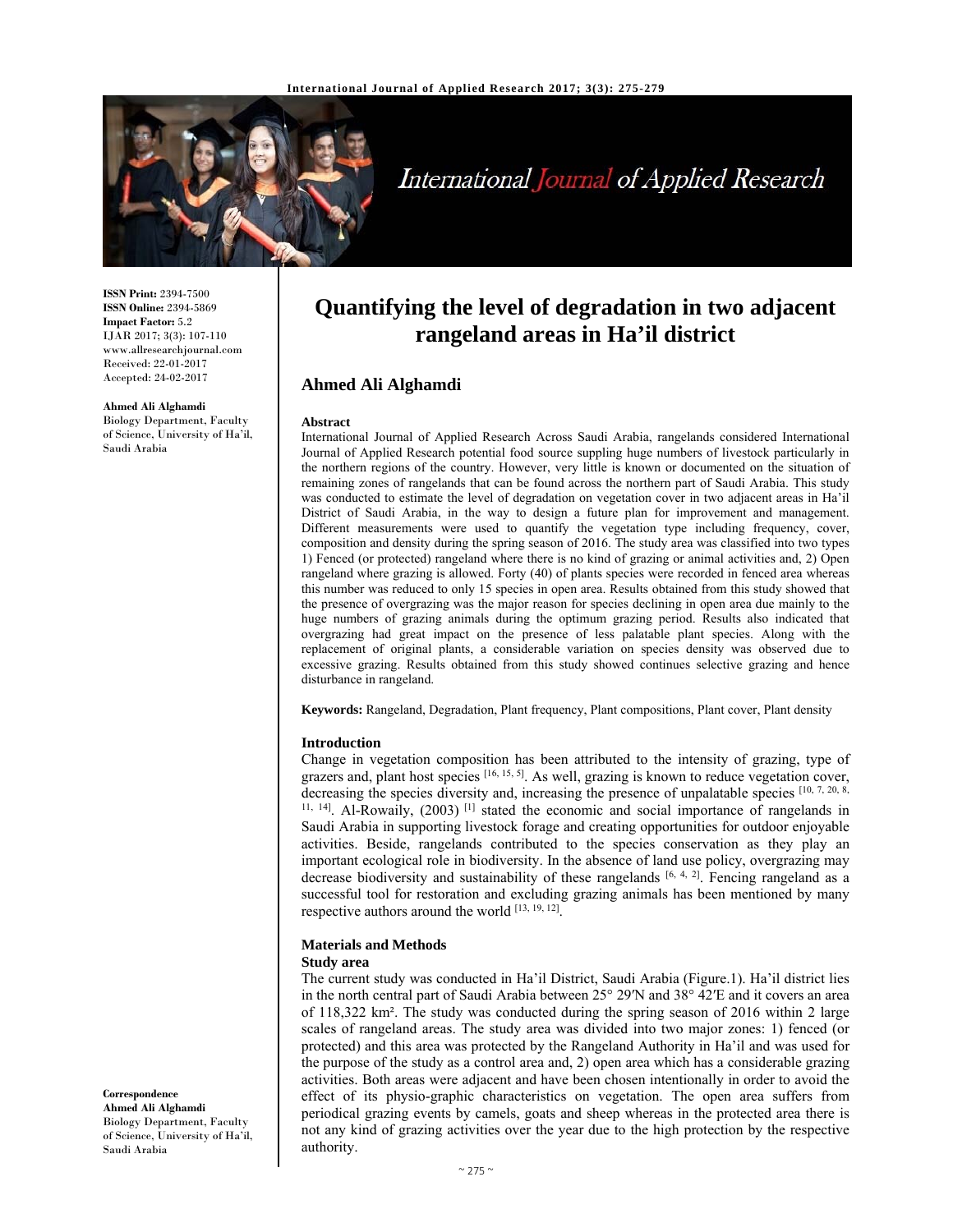#### **Sampling procedures**

#### **Vegetation cover and composition**

Sampling for herbaceous cover was based on locating 10 transects of 50m length along each type of rangeland. For each transect 1×1m quadrate was aligned across the line to determine the species density and frequency. However, a quadrate of  $10\times10m$  was used to determine the density of trees and shrubs using direct count.

To determine the percentage of plant cover,  $1 \times 1$ m quadrate been allocated along each transect over 10 m intervals. The cover percentage was recorded and the total estimation were summed and then divided by the number of quadrates in order to calculate the average cover for one square meter.

#### **Species Frequency**

Frequencies of plant species have been calculated by counting the number of species, which occur in the sampling quadrate. The following equation has been applied to calculate the frequency:

Frequency  $\%$  = Number of quadrats with plants species occurred / Total number of quadrats  $\times$  100

#### **Species density**

Trees and shrubs density was determined by direct counting in each  $10\times10m$  quadrate. The quadrate was placed twice across the line transect over the study area. The species encountered were summed and divided by their number in all quadrates to calculate the average.

#### **Results**

The current study investigated the level of degradation in two rangeland areas in Ha'il district, Saudi Arabia during the spring season of 2016, the season that represents the peak of flourishing vegetation in such dry lands. The results showed clearly that, the average cover percentage was higher in the protected area compared to the open grazed land (Table.1). As shown in table.1, the plant composition was also higher in fenced rangeland.

#### **Discussion**

#### **Frequency**

The study area was dominated by different species in both types of rangelands; this may be due to the grazing intensity. The results showed that, *Notoceras bicorne* recorded the highest frequency in the protected area where *Leysera leyseroides* scored the highest in the open grazed area (Figure.2).

The overgrazing and overstocking for long periods may change the dominant species such as *Plantago cylindrical* which is considered to be preferred by animals. Another fact that this species was disappeared from open grazed area and that, could, explain its palatability by different animals.

Also, the results showed that, *Notoceras bicorne* and *Leysera leyseroides* found in both areas during the study period (Figure.2), this could be attributed to the fact that, the frequency has almost remained the same in open or protected areas. This result may show that both species are tolerant and not palatable by animals.

Beside competitions and utilization, [17] stated that physical factors determine the kind of vegetation available, the manner and degree of possible use. Physical factors such as climate, soil and topography are also affected by type of vegetation as mentioned by the previous author.

#### **Plant composition**

According to Yates *et al.*, (2000)<sup>[18]</sup>, grazing by domestic livestock has been considered as a the main degrading factor because it changes vegetation structure and composition as a result of which some species increase in abundance and others decrease. Current results of plant composition over Ha'il's rangeland areas were demonstrated in (Table.1). The notable decrease of the plant composition in open grazing area may be due to both variable soil properties and high grazing intensity. Moreover, such disturbance may cause the unpalatable plants to invade these areas. Therefore, reduction in more palatable species in the area such *as Plantago sp.* could be occurred.

#### **Species density**

The results of relative density of the most dominant species were illustrated in Table.3. *Notoceras bicorne* showed highest density in the protected area where *Leysera leyseroides* was dense in the grazed one (Table.3). As noticed, these types of species are not preferred by most grazing animals, therefore, they considered invader plants in both areas. However, individuals within *Plantago spp*. started to be less dense and even disappear completely in the grazed area explaining that it is palatable species. This phenomenon is well known and documented by some researchers such as Gamoun, (2014) [9].

#### **Implications**

The current study concluded that, the vegetation cover was generally lower in the grazed area compared to the protected one. Also, a considerable variation in species composition was recorded due to the intense grazing. In addition, a change in the vegetation type such as the replacement of palatable grasses by less palatable plant species was also recorded. Moreover, dominance of less preferred species such as *Leysera leyseroides* and *Notoceras bicorne* indicated that notable intense selective grazing and hence disturbance of rangelands is taking place in the study area. Current results indicated clearly that, the concentration of high numbers of animals and the ongoing rate of grazing in the study area lead to rangeland degradation Therefore, protection and management plans should be applied strictly for such degraded area in order to prevent the loss of its native plant biodiversity.

#### **Acknowledgment**

I would like to express my appreciation to my colleagues Dr. Khalil Mseddi, Dr. Sherif Shaarawy and, Mr. Mohanad Abdelgadir who provided expertise that greatly assisted the study and, for sharing their pearls of wisdom during the course of this research. I'm immensely grateful for their valuable comments on earlier versions of the manuscript. I'm also grateful to the undergraduate students Abdelazeez AlRashidi and Eisa AlRashidi for their kind help and assistance during the field work.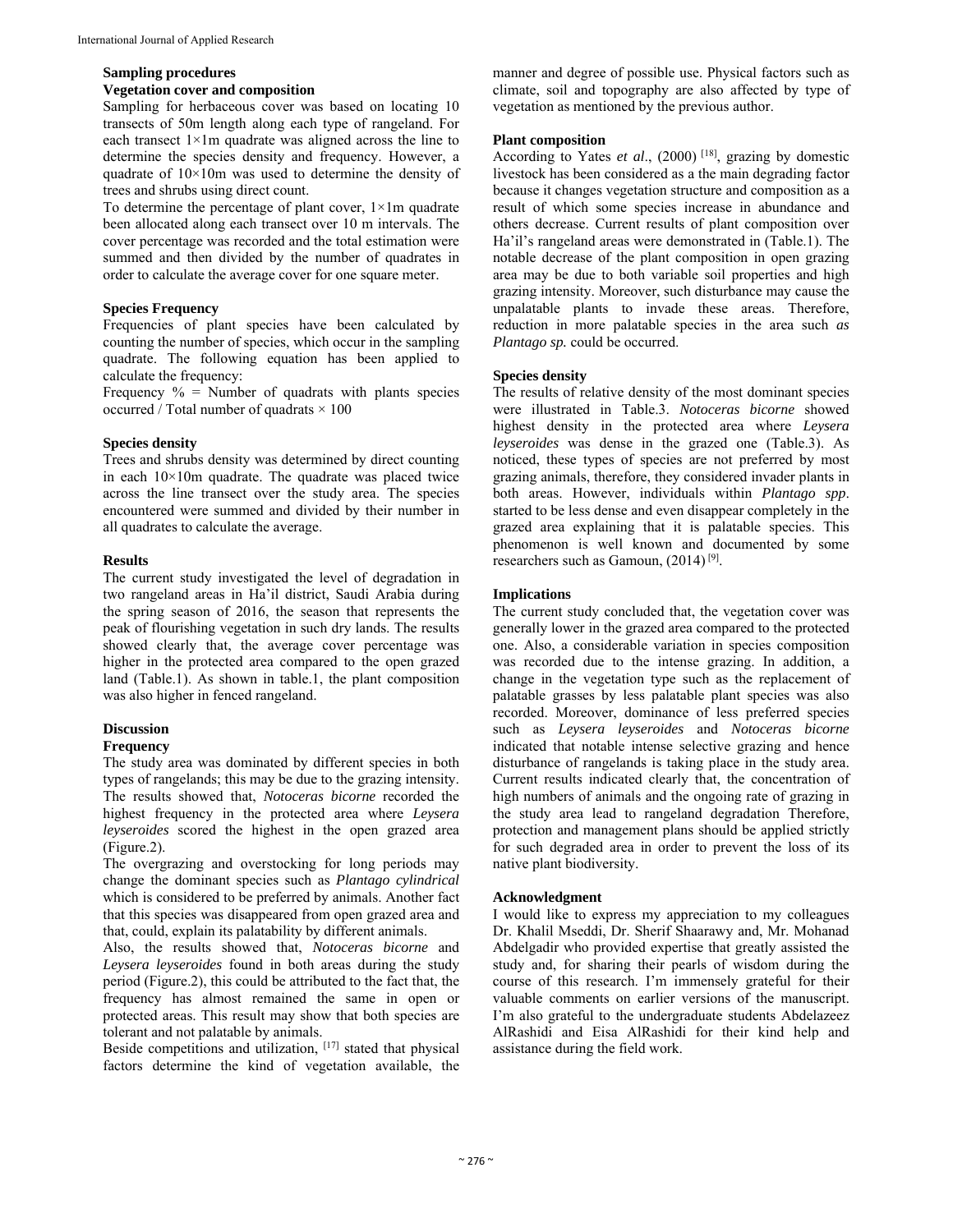

**Fig 1:** The study area in Ha'il, north central of Saudi Arabia.

|  |  | <b>Table 1:</b> Average percentage of plant composition, cover, bare soil, and litter |  |  |
|--|--|---------------------------------------------------------------------------------------|--|--|
|--|--|---------------------------------------------------------------------------------------|--|--|

| Rangeland | <b>Plant Composition (%)</b> | C <b>over</b> (%) | Bare Soil (%) | Litter $(\% )$ |
|-----------|------------------------------|-------------------|---------------|----------------|
| Protected |                              | າາາ<br>د. ۱2      |               | 0.38           |
| Grazed    |                              | 23.4              |               | ن. ے           |

| N <sub>0</sub>  | <b>Protected Rangeland</b>       | <b>Grazed Rangeland</b>          |
|-----------------|----------------------------------|----------------------------------|
|                 | Achillea fragrantissima          | Atractylis cancellata            |
| $\overline{2}$  | Anchusa milleri                  | Anisosciadium lanatum            |
| 3               | $\overline{A}$ nchusa sp.        | Astragalus spinosus              |
| $\overline{4}$  | Anthemis melampodina             | Cynodon dactylon                 |
| 5               | Asphodelus tenuifolius Cav.      | Erodium laciniatum (Cav.) Willd. |
| 6               | Asteriscus pygmaeus              | Hamada elegans                   |
| 7               | Asteriscus sp.                   | Heliotropium lippii (L.) Pers.   |
| $\overline{8}$  | Astragalus asterias Stev.        | Leysera leyseroides              |
| 9               | Astragalus schimperi             | Notoceras bicorne                |
| 10              | Atractylis carduus Forssk.       | Picris abyssinia                 |
| 11              | Atractylis cancellata L.         | Plantago amplexicaulis           |
| 12              | Calendula microcantha            | Pulicaria undulata               |
| 13              | Centaurea pseudosinaica Czerep   | Rhanterium epapposum             |
| 14              | Emex spinosa                     | Shsismis arabica                 |
| 15              | Erodium laciniatum (Cav.) Willd. | Zilla spinosa                    |
| 16              | Farsetia aegyptia                |                                  |
| 17              | Gypsophila capillaris            |                                  |
| 18              | Helianthemum lippii (L.) Pers.   |                                  |
| 19              | Launaea cassiniana (Kuntze)      |                                  |
| 20              | Leysera leyseroides              |                                  |
| 21              | Leysera sp.                      |                                  |
| 22              | Lycium shawi                     |                                  |
| 23              | Notoceras bicorne                |                                  |
| $\overline{24}$ | Notoceras sp.                    |                                  |
| 25              | Plantago amplexicaulis           |                                  |
| 26              | Plantago amplexicaulis           |                                  |
| 27              | Plantago cylindrica              |                                  |
| 28              | Plantago sp.                     |                                  |
| 29              | Plantago ovata                   |                                  |
| 30              | Plantago sp.                     |                                  |
| $\overline{31}$ | Pulicaria undulata               |                                  |
| $\overline{32}$ | Rhanterium epapposum Oliv        |                                  |
| 33              | Rumex vesicarius L.              |                                  |
| $\overline{34}$ | Scabiosa olivieri                |                                  |
| 35              | Shismis arabica                  |                                  |
| 36              | Silene sp.                       |                                  |
| 37              | Sonchus oleraceus                |                                  |

# **Table 2:** Check-list of plant species identified over the study area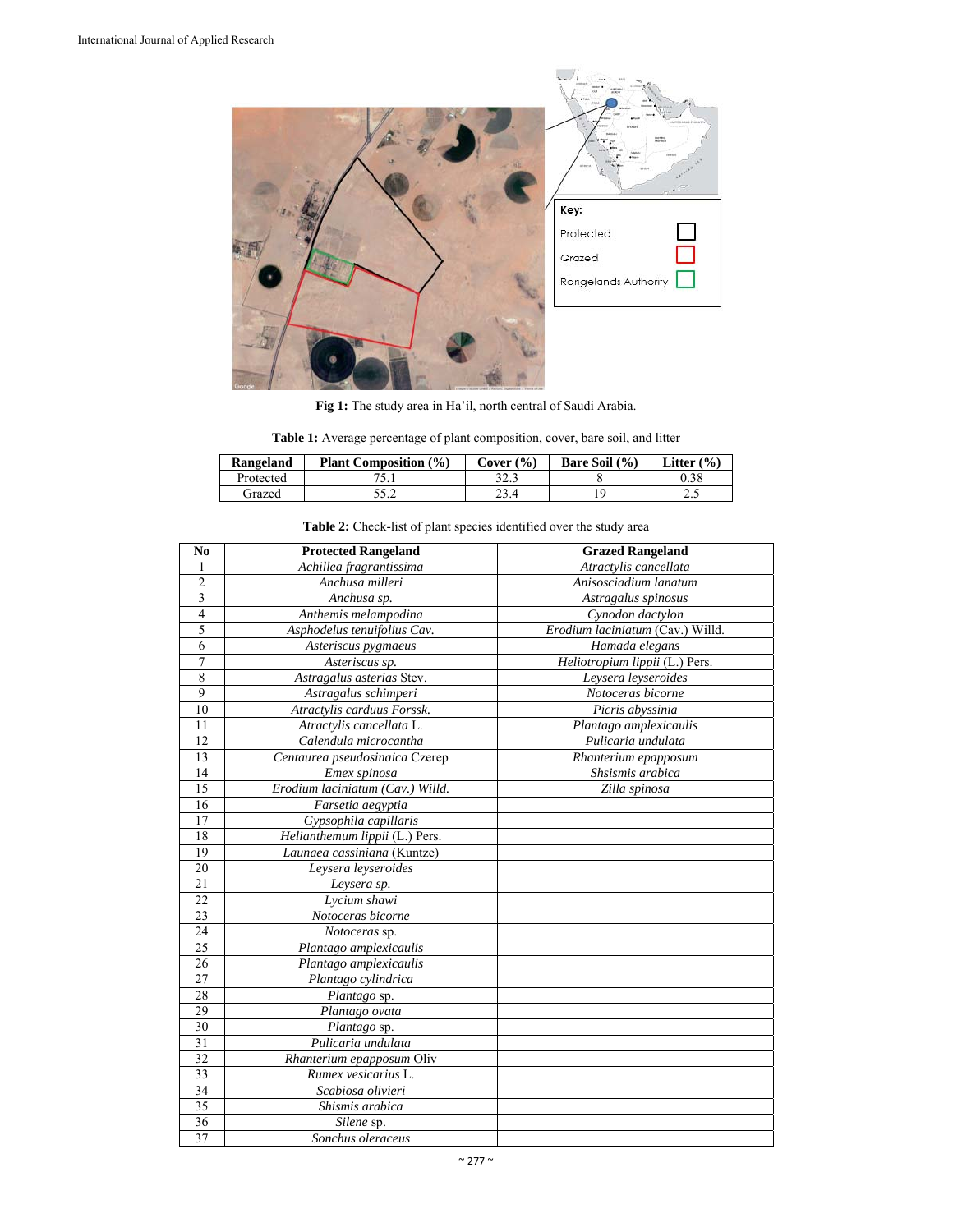| $\sim$<br>υc | Stipa capensis             |  |
|--------------|----------------------------|--|
|              | Trigonella terrestris      |  |
| 4U           | Zilla spinosa<br><b>LA</b> |  |

Table 3: The average relative density of the most dominant species in both protected and grazed areas

| <b>Protected</b>    |                | Grazed                          |                |
|---------------------|----------------|---------------------------------|----------------|
| <b>Species</b>      | Density/ $m^2$ | <b>Species</b>                  | Density/ $m^2$ |
| Notoceras bicorne   |                | Leysera leyseroides             |                |
| Plantago cylindrica | -9             | Notoceras bicorne               |                |
| Plantago ovata      |                | Plantago amplexicaulis          |                |
| Leysera leyseroides |                | Erodium laciniatum (Cav.) Willd |                |





**Fig 2:** Variation in speceis frequency over both (A) protected and, (B) grazed areas